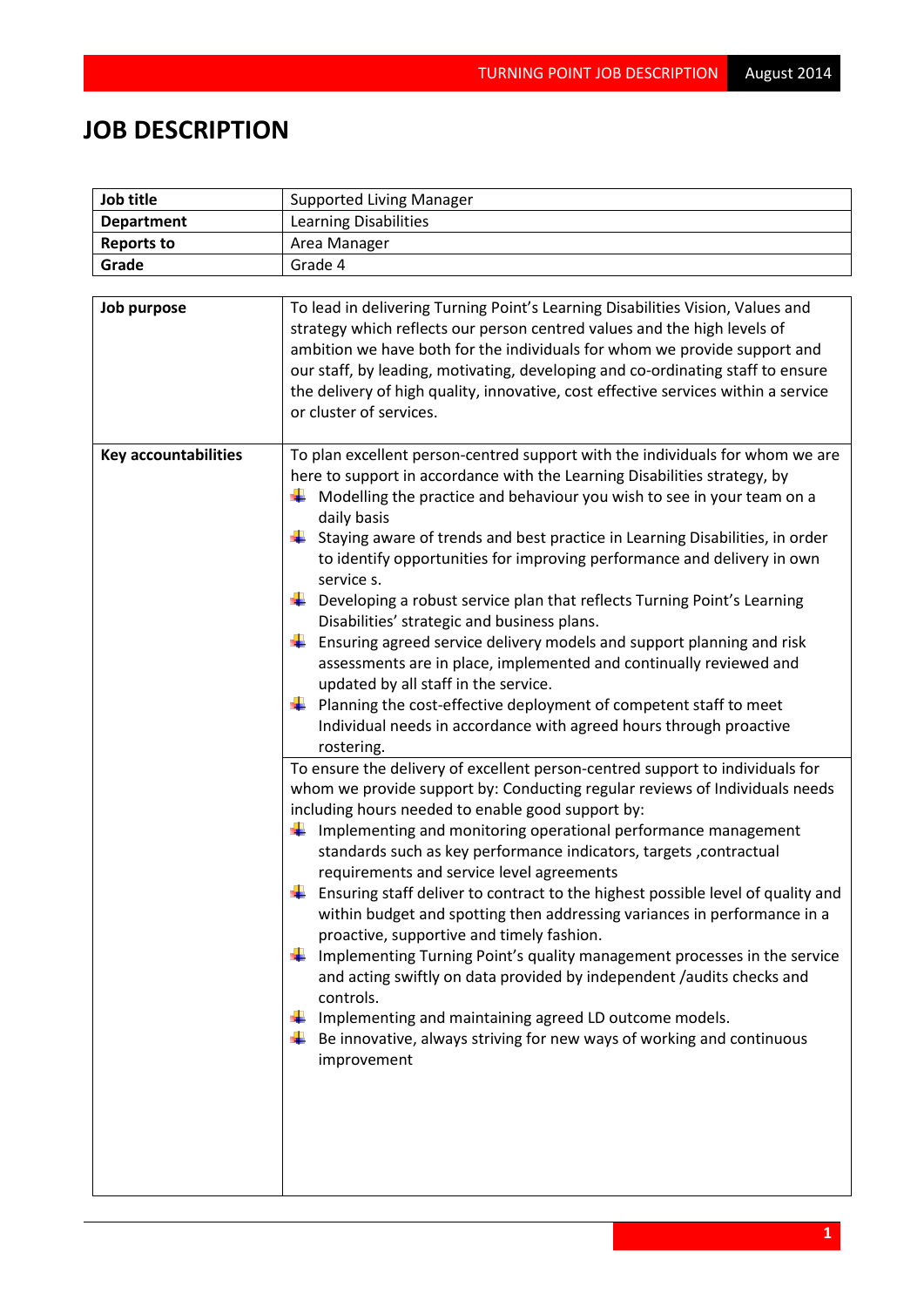To ensure the service delivers high levels of performance through its staff in a way that realises their potential, by inspiring the staff team through effective people planning, recruitment, induction, coaching, development, leadership, motivation and performance management of direct reports:

- $\frac{1}{\sqrt{2}}$  Ensuring appropriate staff within the service and provide effective development in accordance with Turning Point's People Strategy and policies.
- $\downarrow$  Managing and developing clinical staff so that their professional development and performance meet regulatory requirements and best practice principles within the delivery of contractual commitments.
- $\ddot{\phantom{1}}$  Ensuring all staff have on going personal performance discussions and appropriate supervision; having good avenues to be heard and acted upon through continuous improvement
- **Ensure all staff are up to date with mandatory training including e** learning
- $\ddot{+}$  Ensure all staff have the skills, knowledge and confidence in order to be as person centred as possible
- **Ensure all staff are fully aware of their job role, responsibilities and** accountabilities and are completing these in a timely fashion
- $\ddot{\phantom{1}}$  Ensure all staff understand policies and procedures, act on these and are supported to be as good as they can be and ensuring that you take effective early action to correct short comings in a supportive and effective way

To help LD to achieve its long term goals by being aware of the LD Strategy, aligning the Service Plan to enable continuous improvement of the service To be accountable for the financial stability of designated services by achieving the Service's financial targets, effectively forecasting, budget development, control and cost effective operations within the Service, operating at all times in line with Turning Point's financial procedures, including reporting progress and escalating concerns to your Manager.

To contribute to LD's growth and business development plans by managing to the highest level a quality, person centred, continually evolving and improving service with your manager and other stakeholders so that commissioners continue to want Turning Point to deliver the service and past performance is a positive contribution to future tenders.

To contribute to organic growth through service expansion in your area. To contribute to Turning Point's business intelligence and knowledge management strategy by ensuring;-

- $\downarrow$  LD-related materials, intelligence and best practice are captured, communicated and shared within the service and with other services for the benefit of learning within the business unit.
- $\ddot{\phantom{1}}$  Outcomes data and other information is inputted into corporate systems in accordance with stated policies and procedures within the Service.

To ensure that governance processes are implemented and used so that the Service achieves its full compliance obligations as demanded by the Care Quality Commission, commissioners and other regulators by ensuring: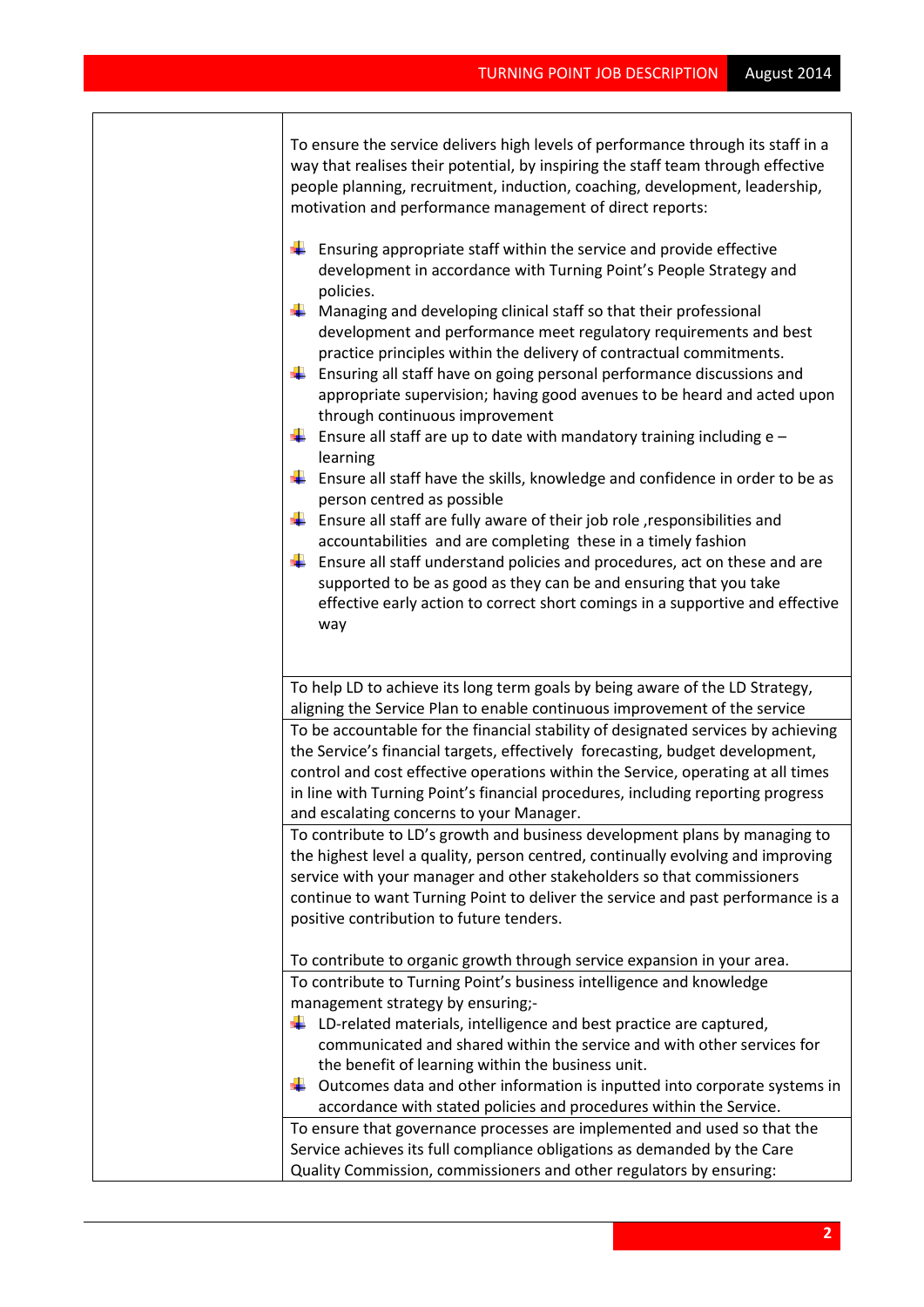| Incident reporting is timely, responsive and reviewed<br>Staff and the organisation learn from incidents<br>Risks and opportunities are escalated in a timely and appropriate way                                                                                                |
|----------------------------------------------------------------------------------------------------------------------------------------------------------------------------------------------------------------------------------------------------------------------------------|
| To ensure the effective flow of information in the service, between services<br>and with external parties, representing corporate messages constructively and<br>observing Turning Point's internal communication policies and procedures.                                       |
| To protect the well-being of Individuals, employees and Turning Point's<br>business interests by maintaining and acting upon the Service Risk Register and<br>Business Continuity Plan, escalating wider risks to your manager as<br>appropriate.                                |
| To project the desired image of Turning Point by;-<br>Working with your line manager and other stakeholders to promote the<br>understanding of Turning Point's values and their application to Learning<br>Disabilities.                                                         |
| Being a role model of Turning Point's values through own example while<br>ensuring they are demonstrated by all staff in the service.<br>To undertake any other duties within your capabilities that are relevant to the<br>job and reasonably requested of you by your manager. |

| <b>Dimensions</b> | Direct reports             |  |
|-------------------|----------------------------|--|
|                   | Total staff overseen       |  |
|                   | Internal contacts          |  |
|                   | <b>External contacts</b>   |  |
|                   | Planning horizon           |  |
|                   | Problems solved            |  |
|                   | <b>Financial authority</b> |  |